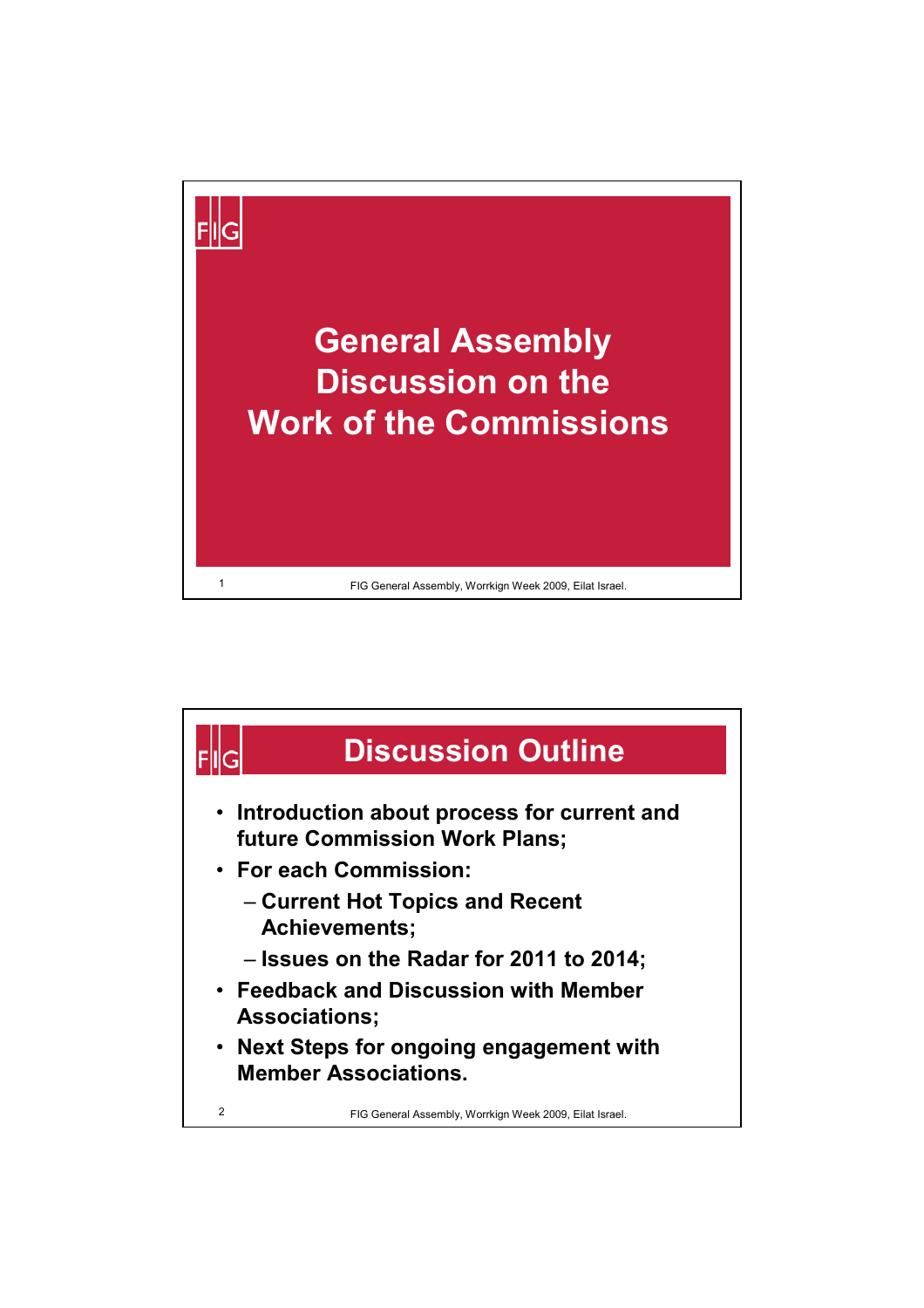

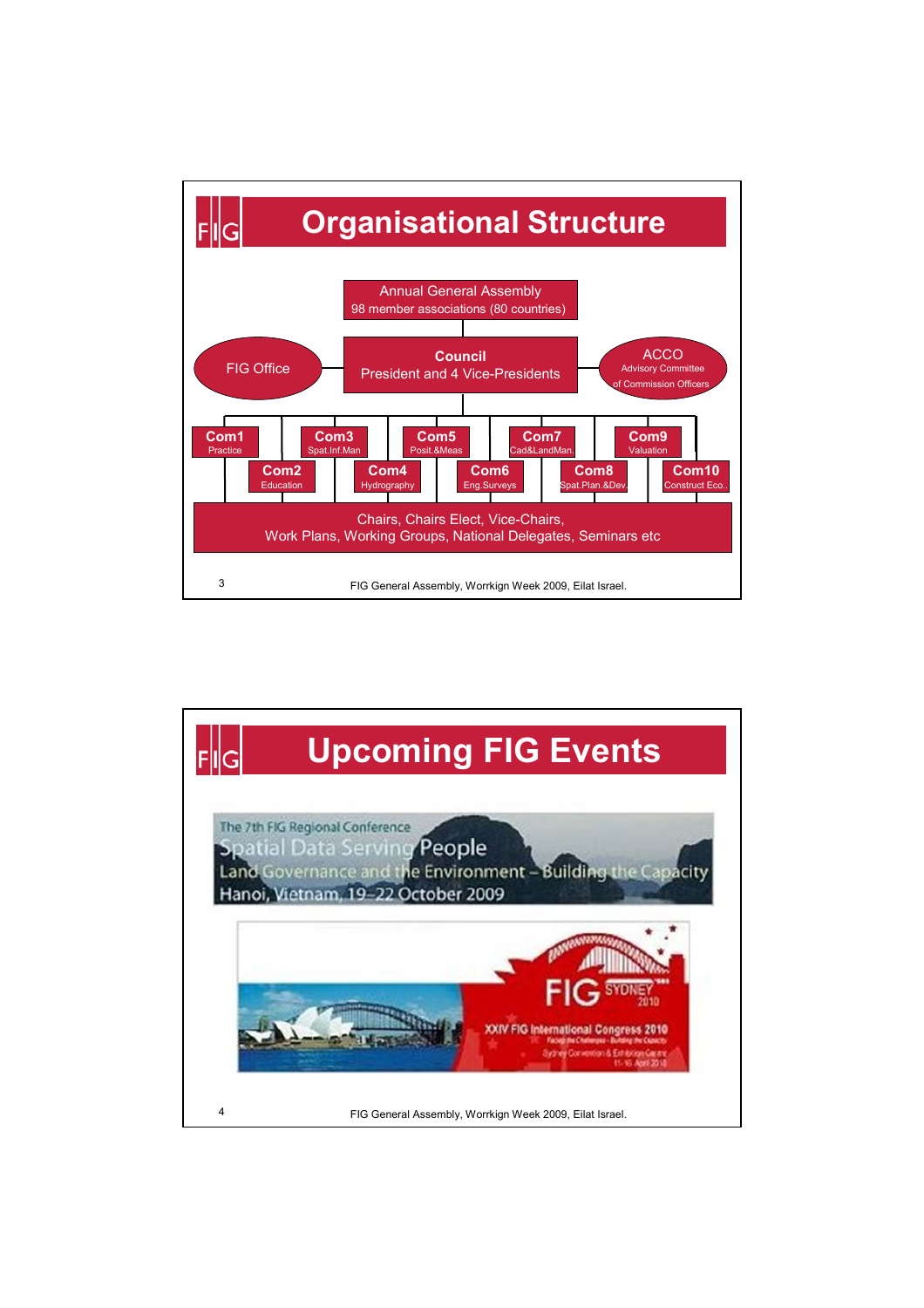

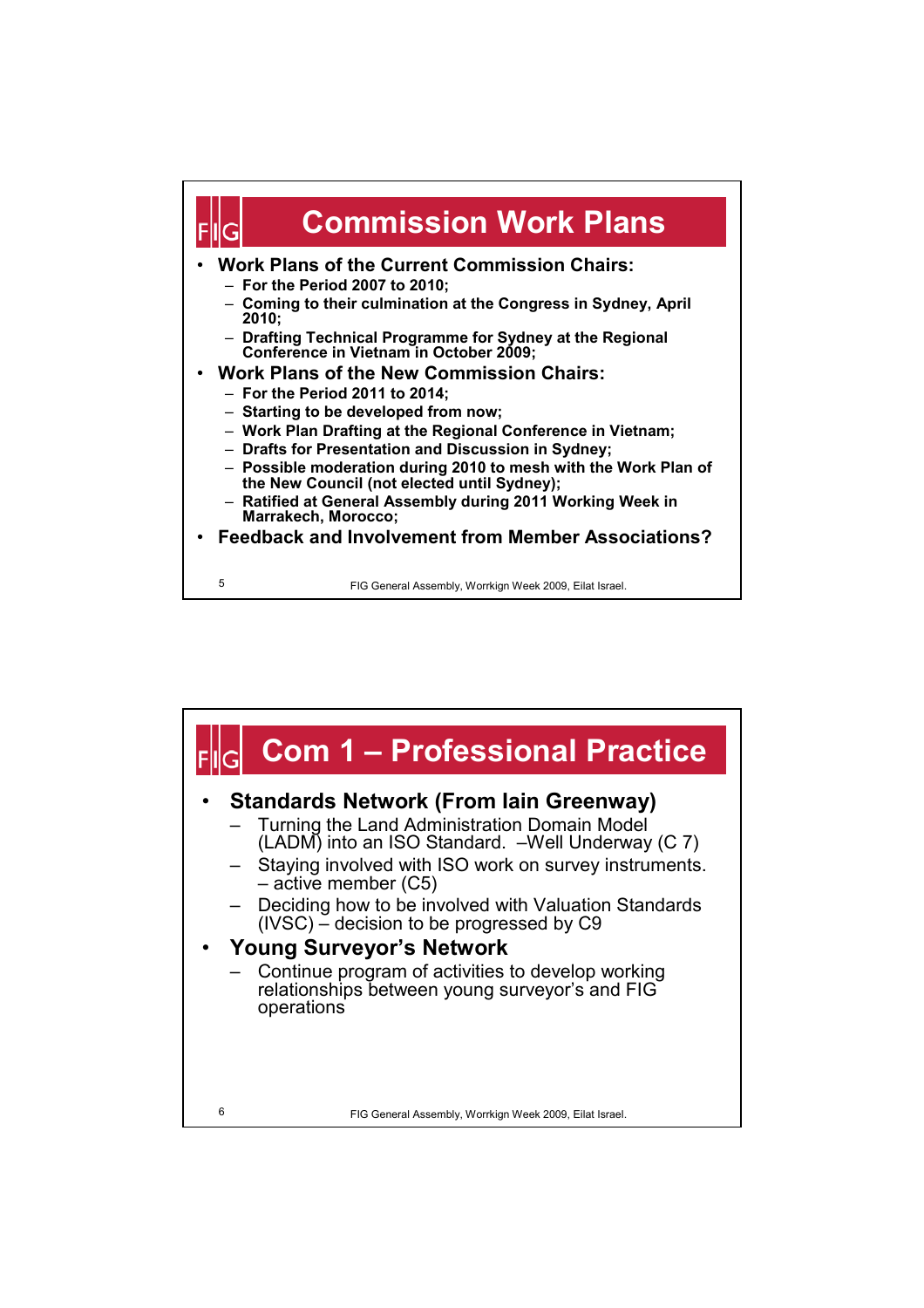

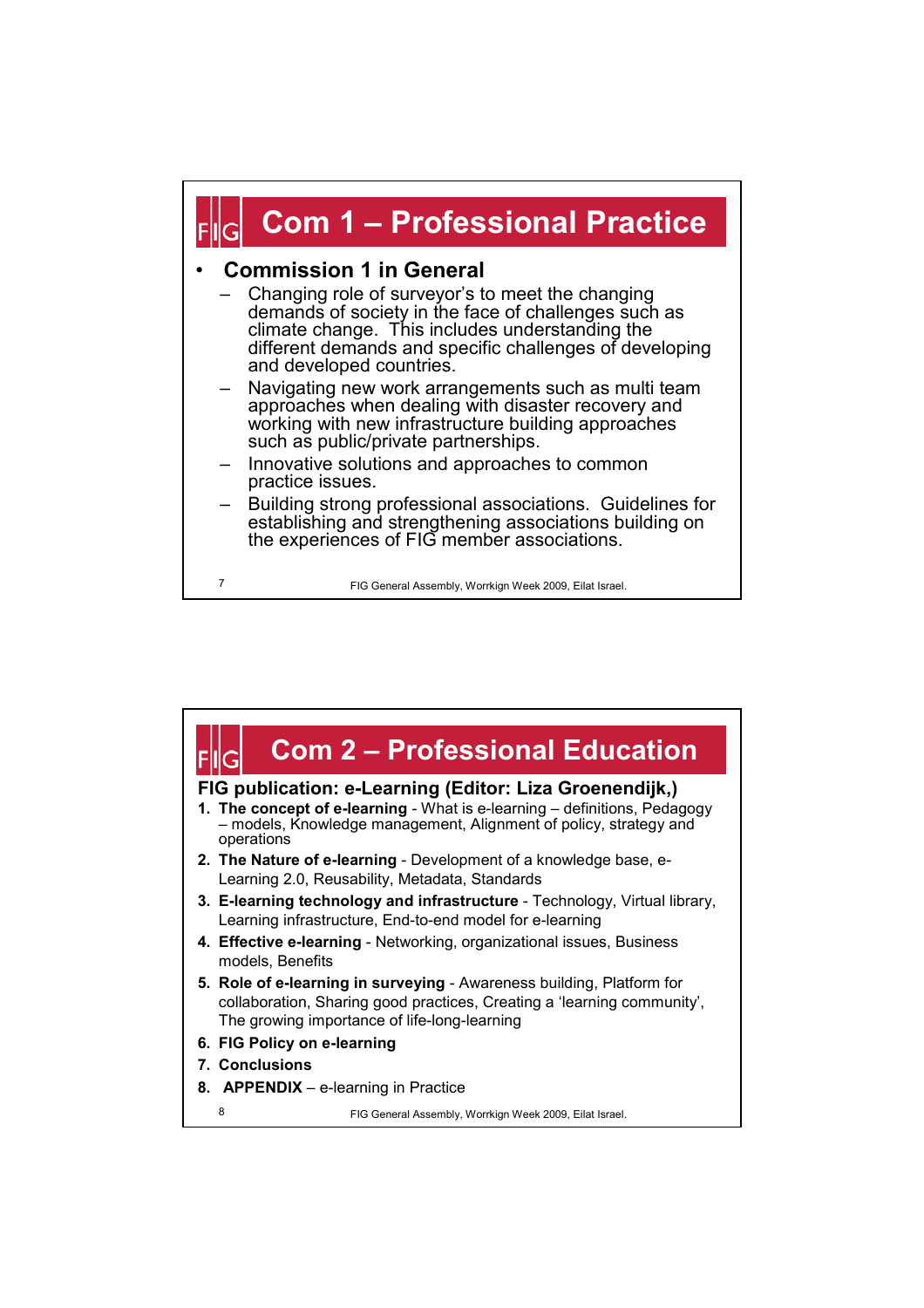

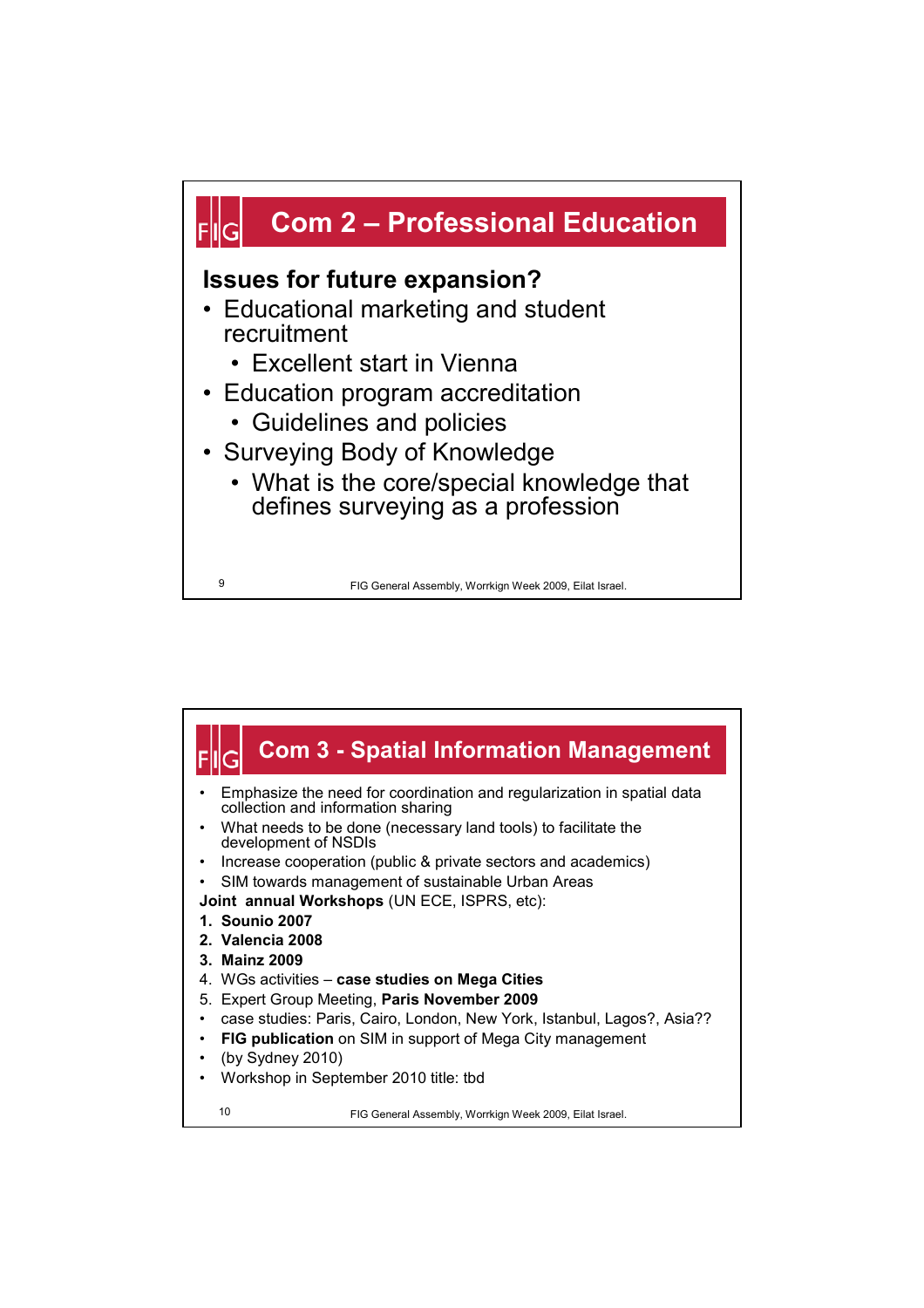## **Com 3 - Spatial Information Management**

## **The Next Work Plan**

- SIM in Risk Assessment / Disaster Management
- Tools and methods to improve knowledge sharing on SDIs and geospatial data bases in the developing countries
- Developing the necessary land tools for facilitating data collection, management and sharing
- Joint annual Workshops in Collaboration with ICA (Commission 2) and ISPRS (Commission 4)
- Increase inter-commission cooperation within FIG
- Increase cooperation among FIG Member Associations & Academic Members
- FIG publication

11 FIG General Assembly, Worrkign Week 2009, Eilat Israel.

## **Com 4 - Hydrography Highlights:** • Joint session with Commission 8 on Coastal Zone Management at WW2009. • Publication from WG 4.3, Monitoring Sea Level Rise in the Caribbean in a special Marine Geomatics edition of "Geomatica" (Canadian Journal); • Ongoing quarterly Commission newsletter in "Hydro International" magazine. • Cooperation with the University of New Brunswick (UNB) and the Coastal and Ocean Information Network (COINAtlantic) on prototype marine cadastre. • Cooperation is underway with Commissions 5 and 8 (lead commission) towards a Coastal Zone Development publication to be realised in-part from future joint sessions in Hanoi and Sydney; • Increased support for and participation in the FIG/IHO/ICA International Advisory Board (IAB) on the Standards of Competence for Hydrographic Surveyors and Nautical Cartographers. Chair WG 4.2 appointed chair IAB. • Dialogue between WG 4.1, Hydrographic Surveying in Practice and the International Federation of Hydrographic Societies (IHFS) on the revision and publication of a new edition of the IFHS Special Publication 3 (SP3), entitled A Career in Hydrographic Surveying. FIG General Assembly, Worrkign Week 2009, Eilat Israel. 12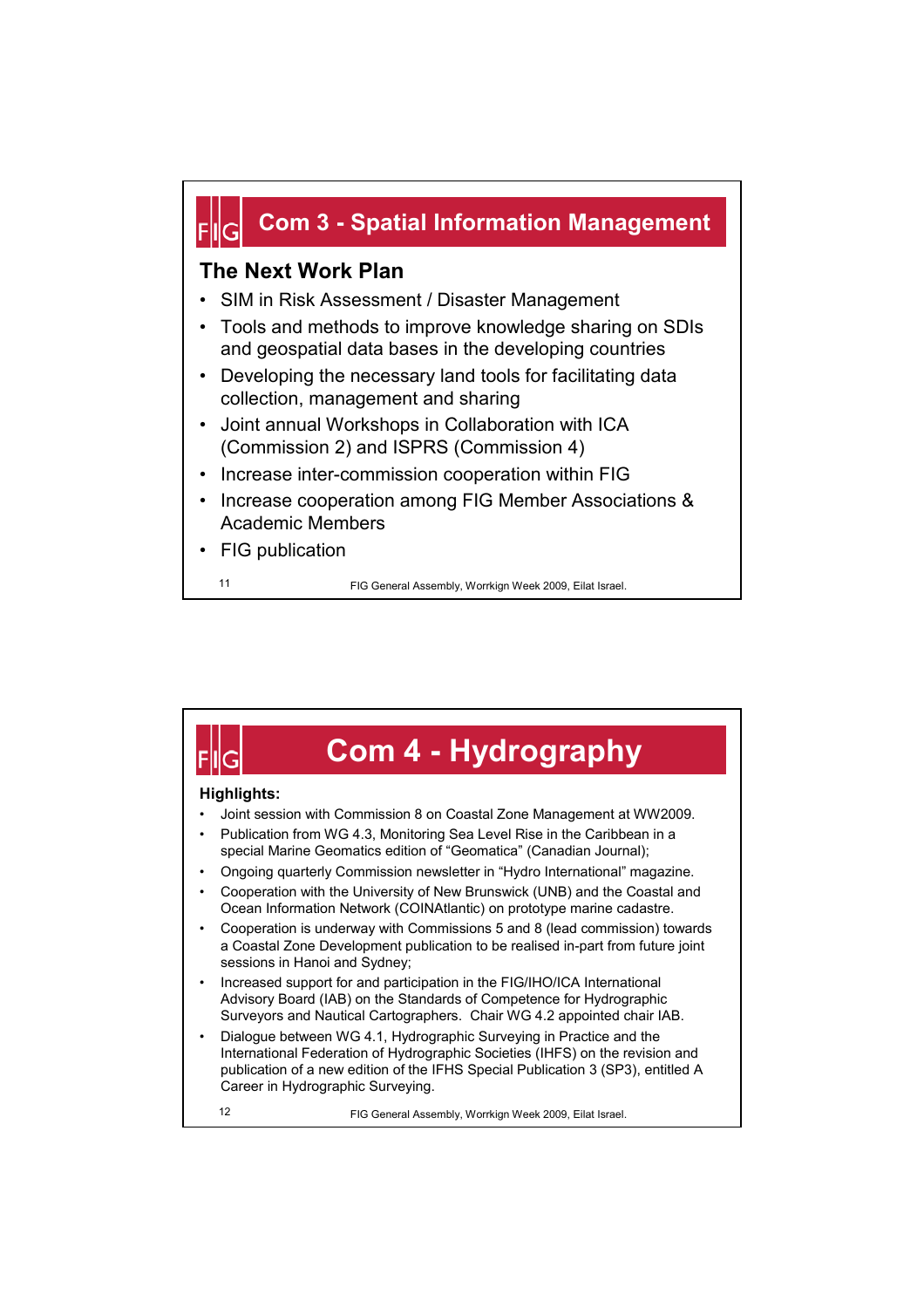

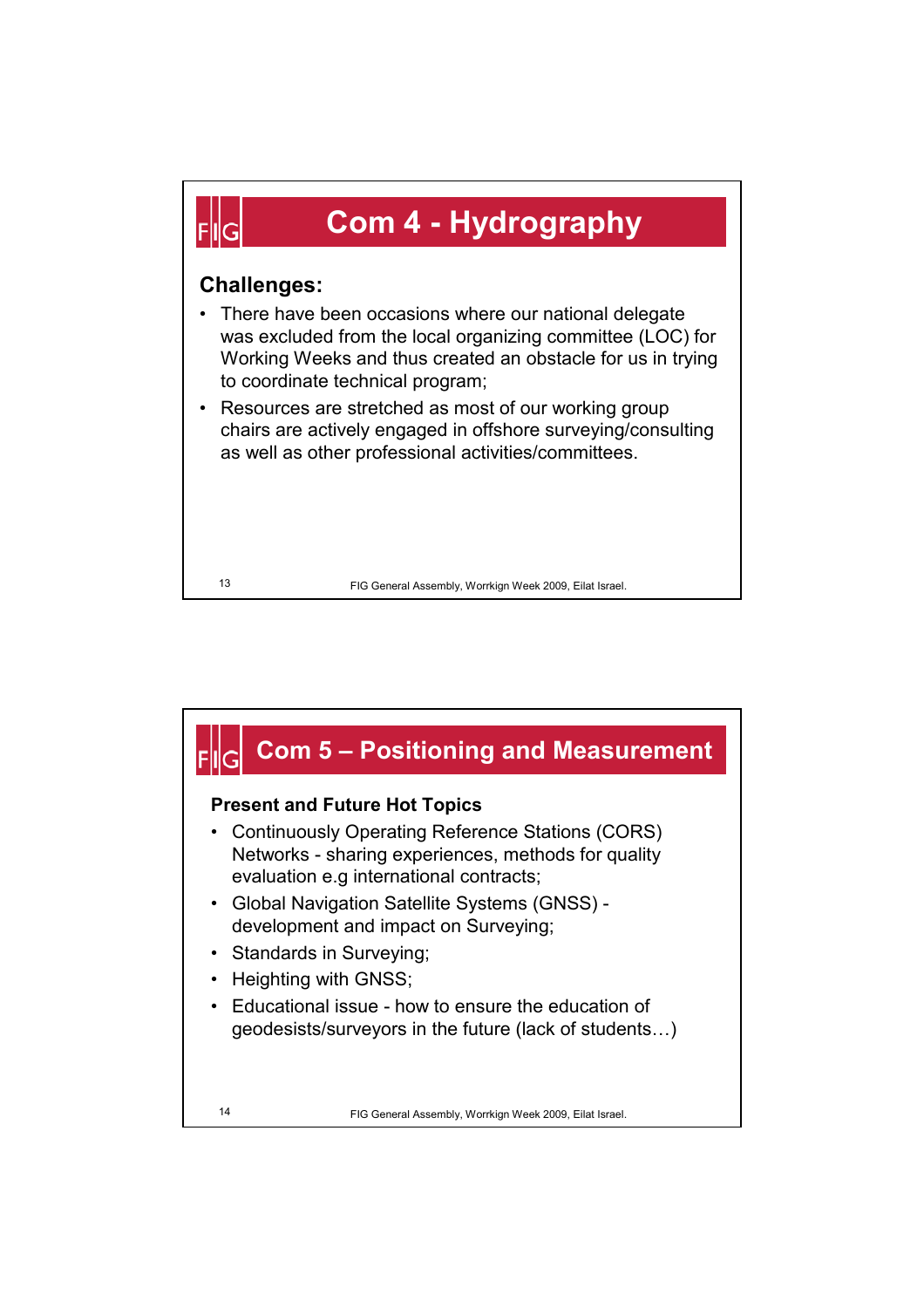

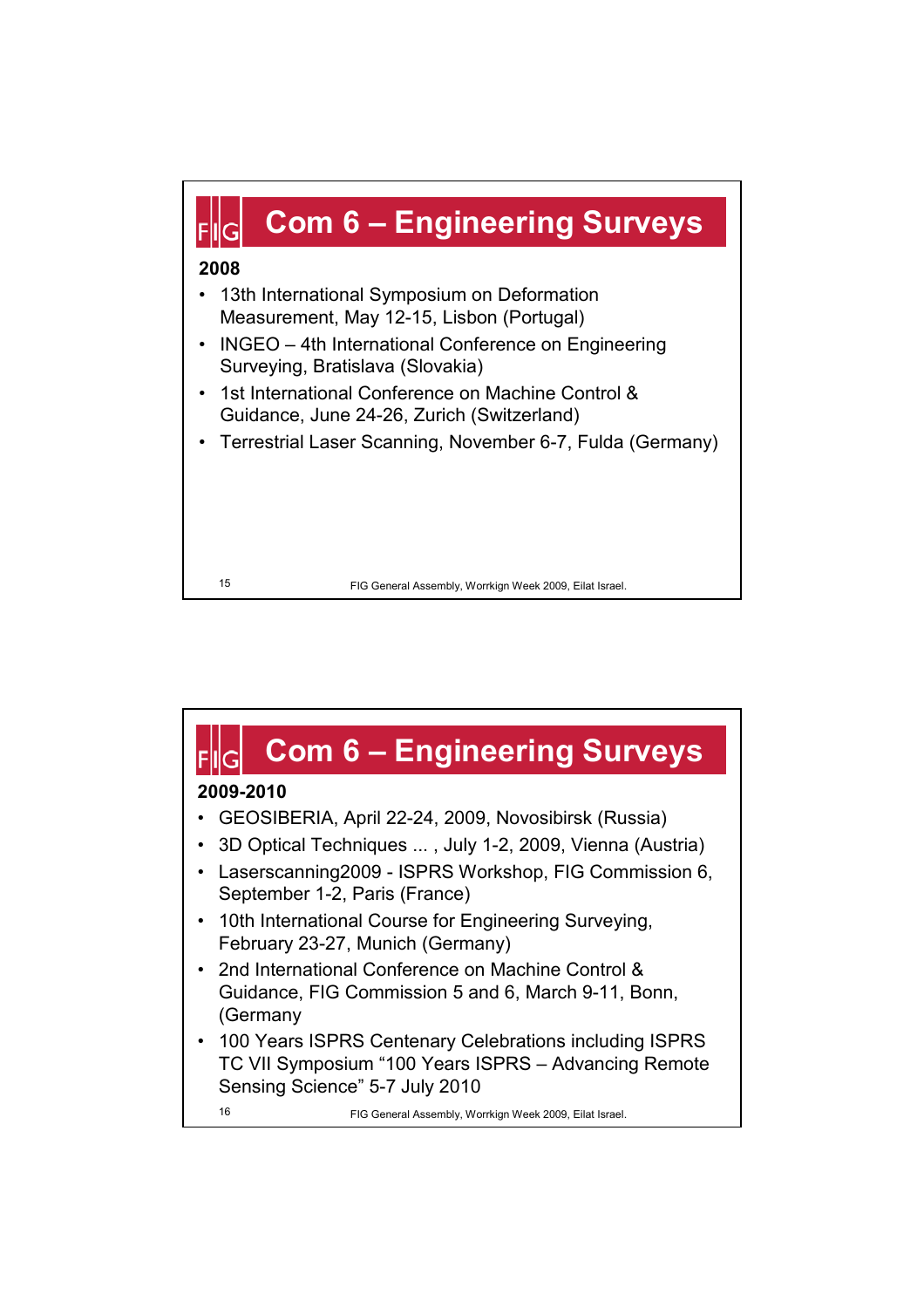

• Improved collaboration with Com 2

FIG General Assembly, Worrkign Week 2009, Eilat Israel. 17

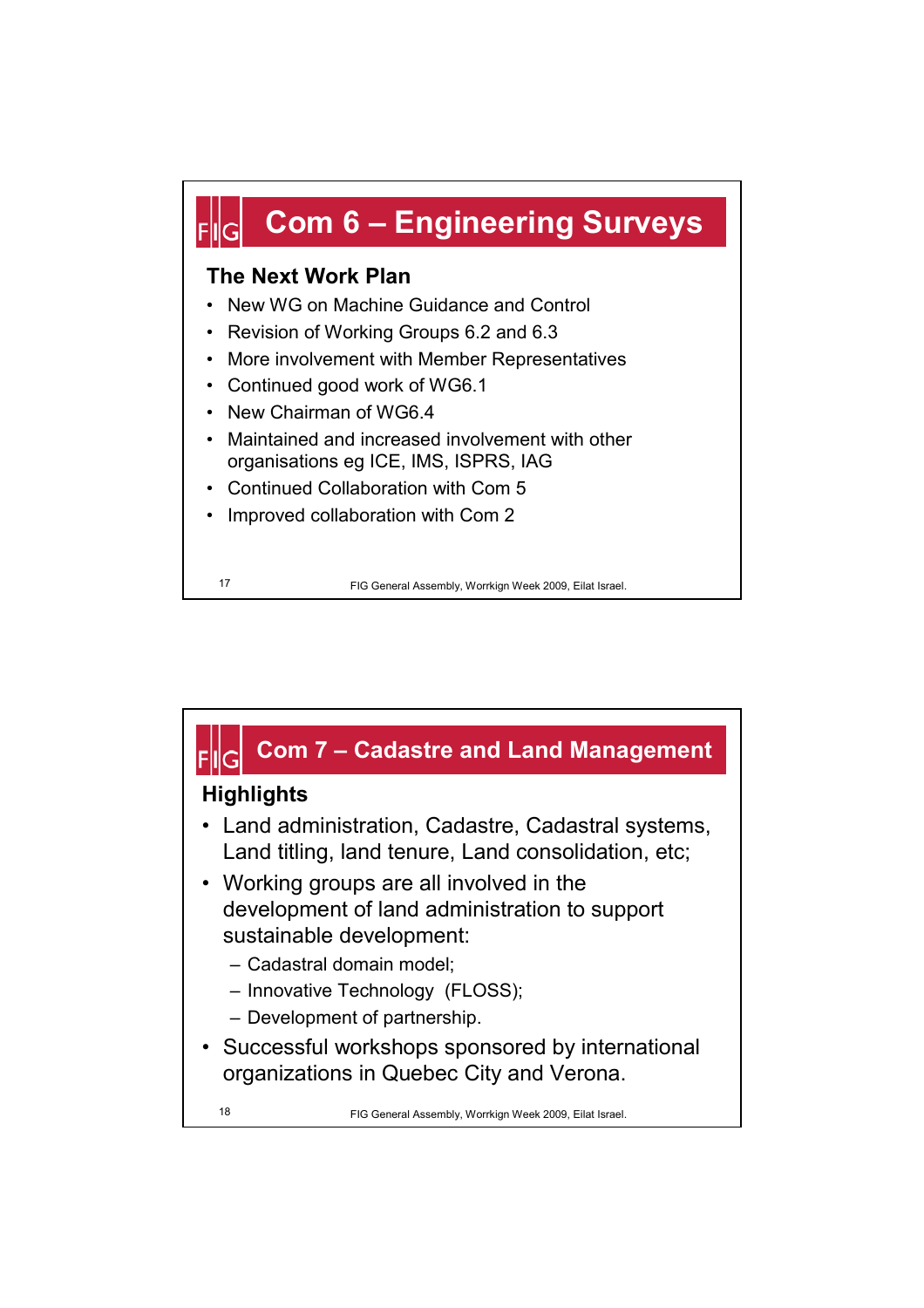

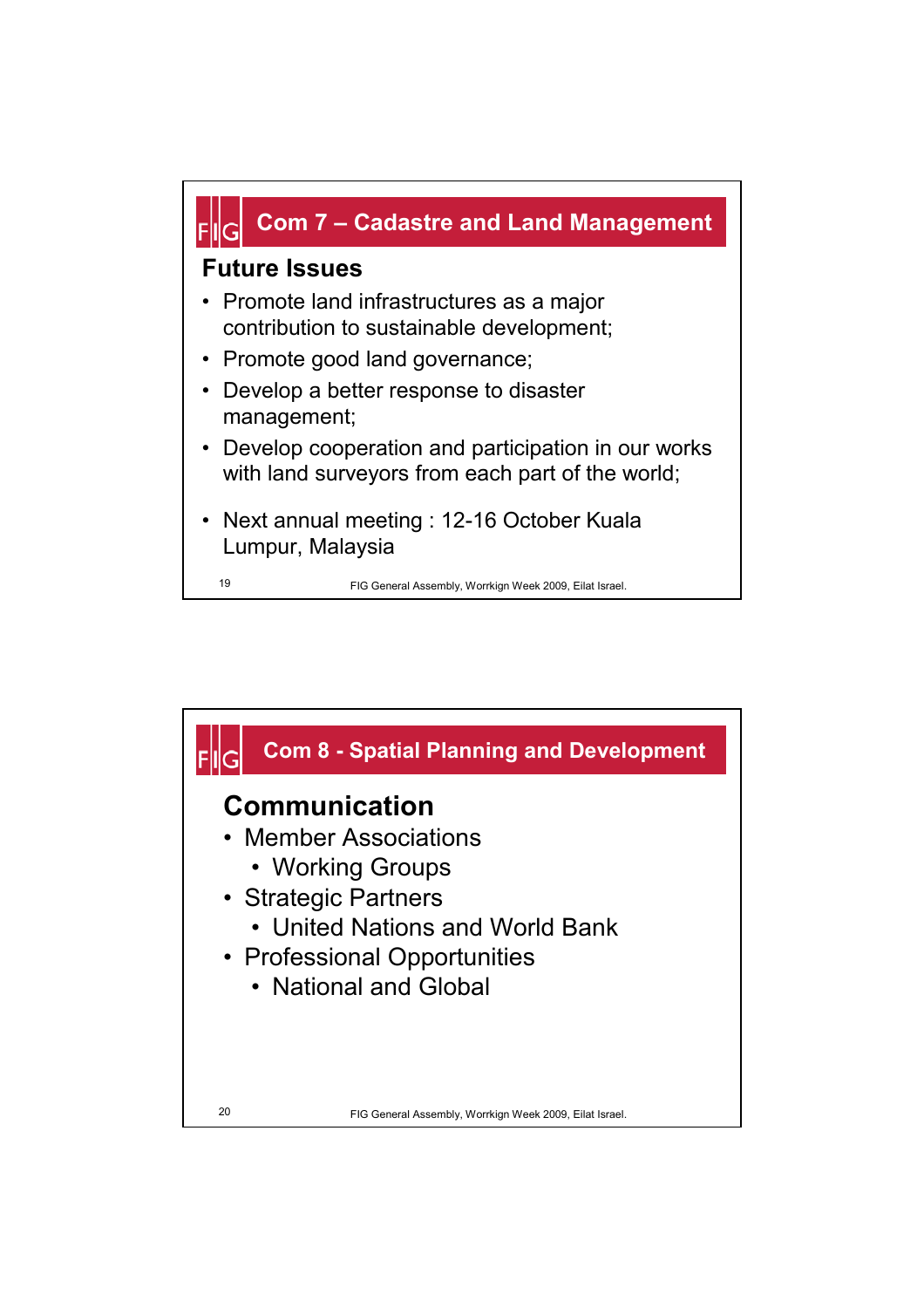

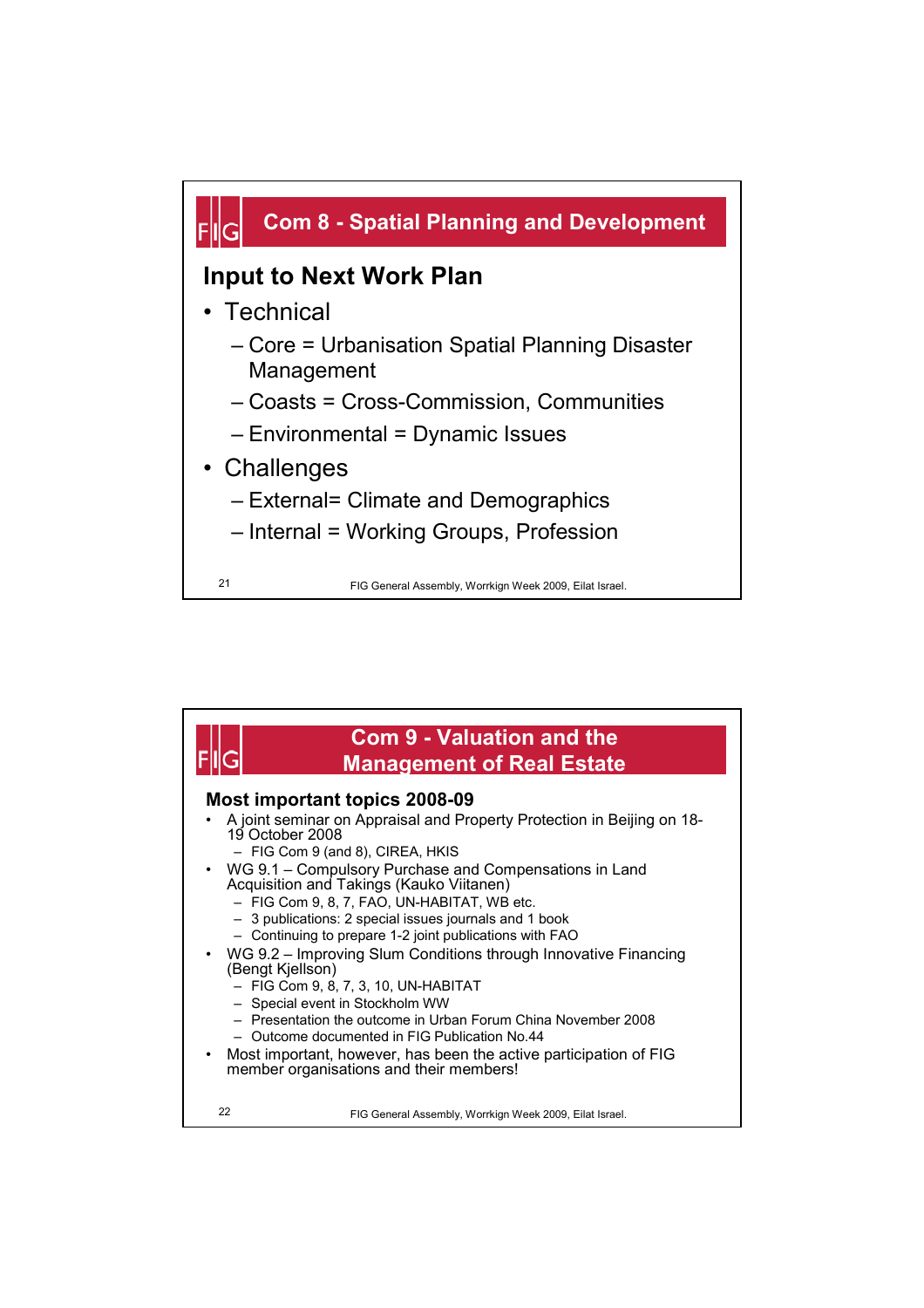

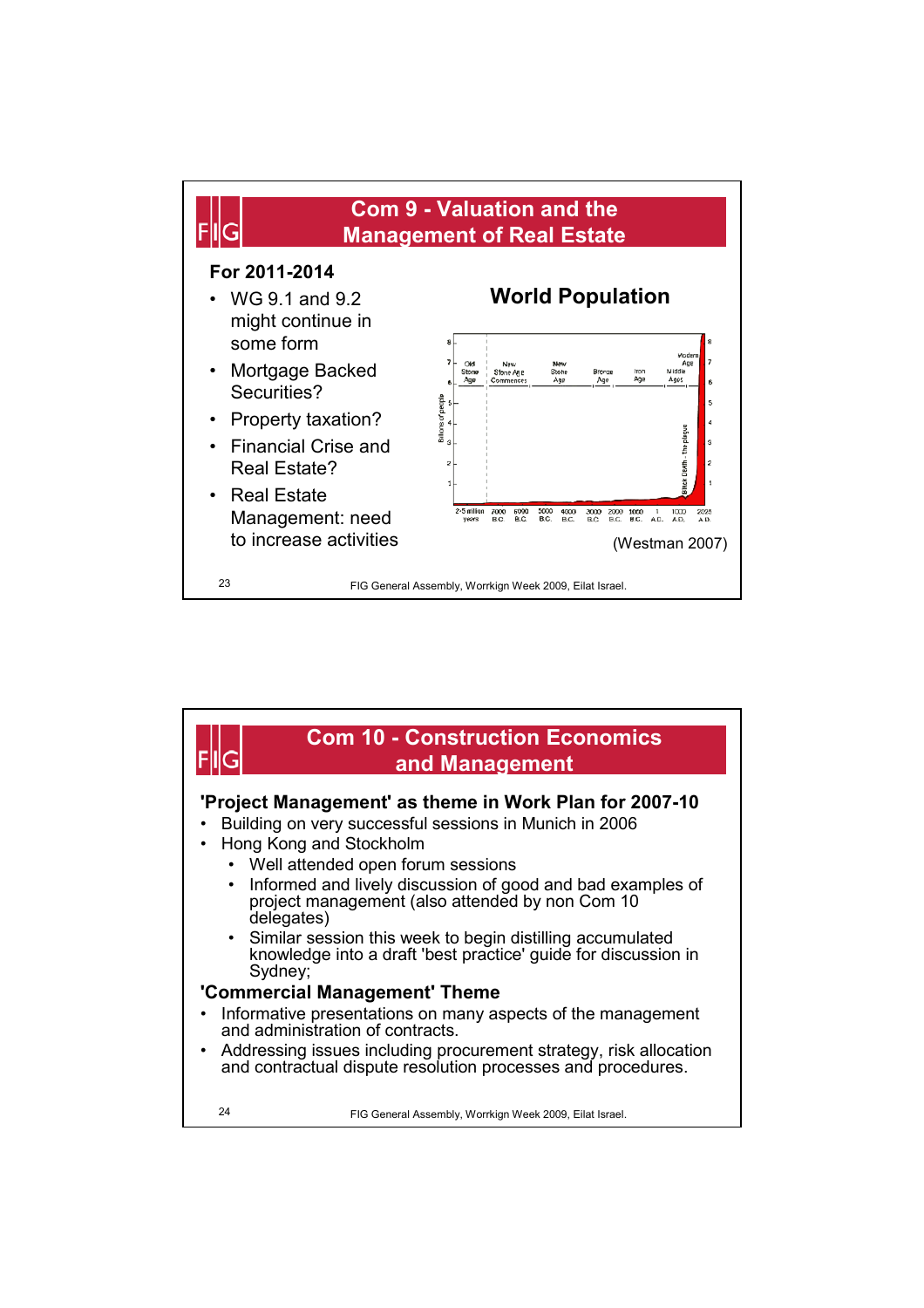